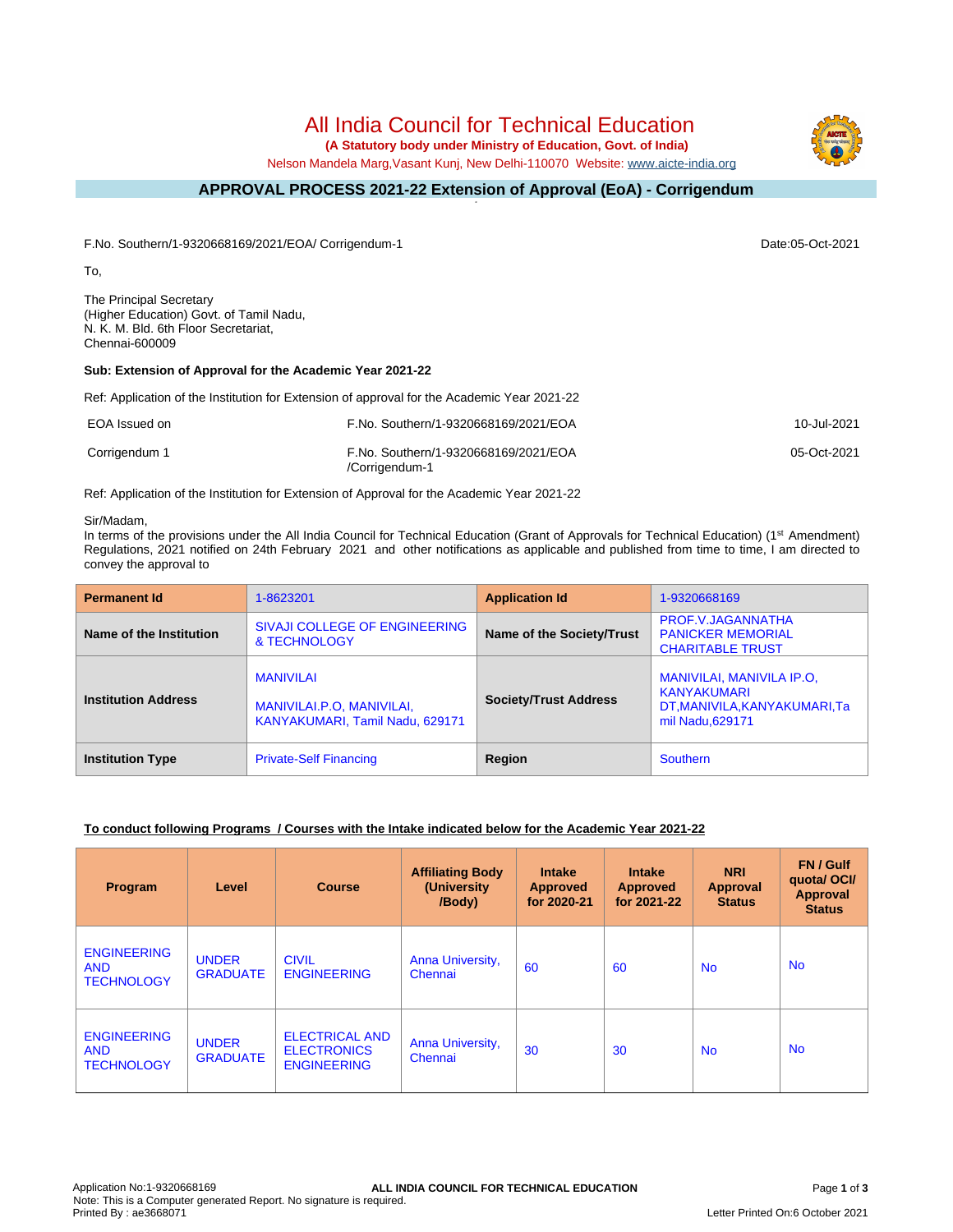| <b>ENGINEERING</b><br><b>AND</b><br><b>TECHNOLOGY</b> | <b>UNDER</b><br><b>GRADUATE</b> | <b>COMPUTER</b><br><b>SCIENCE AND</b><br><b>ENGINEERING</b>                 | Anna University,<br>Chennai | 30           | 30        | <b>No</b> | <b>No</b> |
|-------------------------------------------------------|---------------------------------|-----------------------------------------------------------------------------|-----------------------------|--------------|-----------|-----------|-----------|
| <b>ENGINEERING</b><br><b>AND</b><br><b>TECHNOLOGY</b> | <b>UNDER</b><br><b>GRADUATE</b> | <b>MECHANICAL</b><br><b>ENGINEERING</b>                                     | Anna University,<br>Chennai | 60           | 60        | <b>No</b> | <b>No</b> |
| <b>ENGINEERING</b><br><b>AND</b><br><b>TECHNOLOGY</b> | <b>POST</b><br><b>GRADUATE</b>  | <b>CONSTRUCTION</b><br><b>ENGINEERNG</b><br><b>AND</b><br><b>MANAGEMENT</b> | Anna University,<br>Chennai | 18           | 18        | <b>No</b> | <b>No</b> |
| <b>ENGINEERING</b><br><b>AND</b><br><b>TECHNOLOGY</b> | <b>POST</b><br><b>GRADUATE</b>  | <b>COMPUTER</b><br><b>SCIENCE &amp;</b><br><b>ENGINEERING</b>               | Anna University,<br>Chennai | 18           | 18        | <b>No</b> | <b>No</b> |
| <b>ENGINEERING</b><br><b>AND</b><br><b>TECHNOLOGY</b> | <b>UNDER</b><br><b>GRADUATE</b> | <b>AGRICULTURE</b><br><b>ENGINEERING</b>                                    | Anna University,<br>Chennai | $\mathbf{0}$ | $60^{##}$ | <b>No</b> | <b>No</b> |

## Approved New Course(s)

# **It is mandatory to comply with all the essential requirements as given in APH 2021-22 (Appendix 6)**

 **Note : Hon'ble High Court of Madras orders dated 12.08.2021 in W.P. No. 7969/2021 and 25.08.2021 in W.P. (MD) No. 9069/2021** 

| 1. | <b>Important Instructions</b><br>1. Approval of New Course<br>Corrigendum for-                                                                                                                                                                                                                                                                                                                                                                                                                                                                                                                                                  |
|----|---------------------------------------------------------------------------------------------------------------------------------------------------------------------------------------------------------------------------------------------------------------------------------------------------------------------------------------------------------------------------------------------------------------------------------------------------------------------------------------------------------------------------------------------------------------------------------------------------------------------------------|
| 2. | The State Government/ UT/ Directorate of Technical Education/ Directorate of Medical Education shall ensure that 10% of<br>reservation for Economically Weaker Section (EWS) as per the reservation policy for admission, operational from the Academic<br>year 2019-20 is implemented without affecting the reservation percentages of SC/ST/OBC/General. However, this would not be<br>applicable in the case of Minority Institutions referred to the Clause (1) of Article 30 of Constitution of India. Such Institution shall be<br>permitted to increase in annual permitted strength over a maximum period of two years. |
| 3. | The Institution offering courses earlier in the Regular Shift, First Shift, Second Shift/Part Time now amalgamated as total intake<br>shall have to fulfil all facilities such as Infrastructure, Faculty and other requirements as per the norms specified in the Approval<br>Process Handbook 2021-22 for the Total Approved Intake. Further, the Institutions Deemed to be Universities/ Institutions having<br>Accreditation/Autonomy status shall have to maintain the Faculty: Student ratio as specified in the Approval Process Handbook.                                                                               |
| 4. | Strict compliance of Anti-Ragging Regulation, Establishment of Committee for SC/ST, Establishment of Internal Complaint<br>Committee (ICC), Establishment of Online Grievance Redressal Mechanism, Barrier Free Built Environment for disabled and<br>elderly persons, Fire and Safety Certificate should be maintained as per the provisions made in Approval Process Handbook and<br>AICTE Regulation notified from time to time.                                                                                                                                                                                             |
| 5. | In case of any differences in content in this Computer generated Extension of Approval Letter, the content/information as approved<br>by the Executive Council / General Council as available on the record of AICTE shall be final and binding.                                                                                                                                                                                                                                                                                                                                                                                |
|    |                                                                                                                                                                                                                                                                                                                                                                                                                                                                                                                                                                                                                                 |

**Prof.Rajive Kumar Member Secretary, AICTE**

Copy\*\* to: